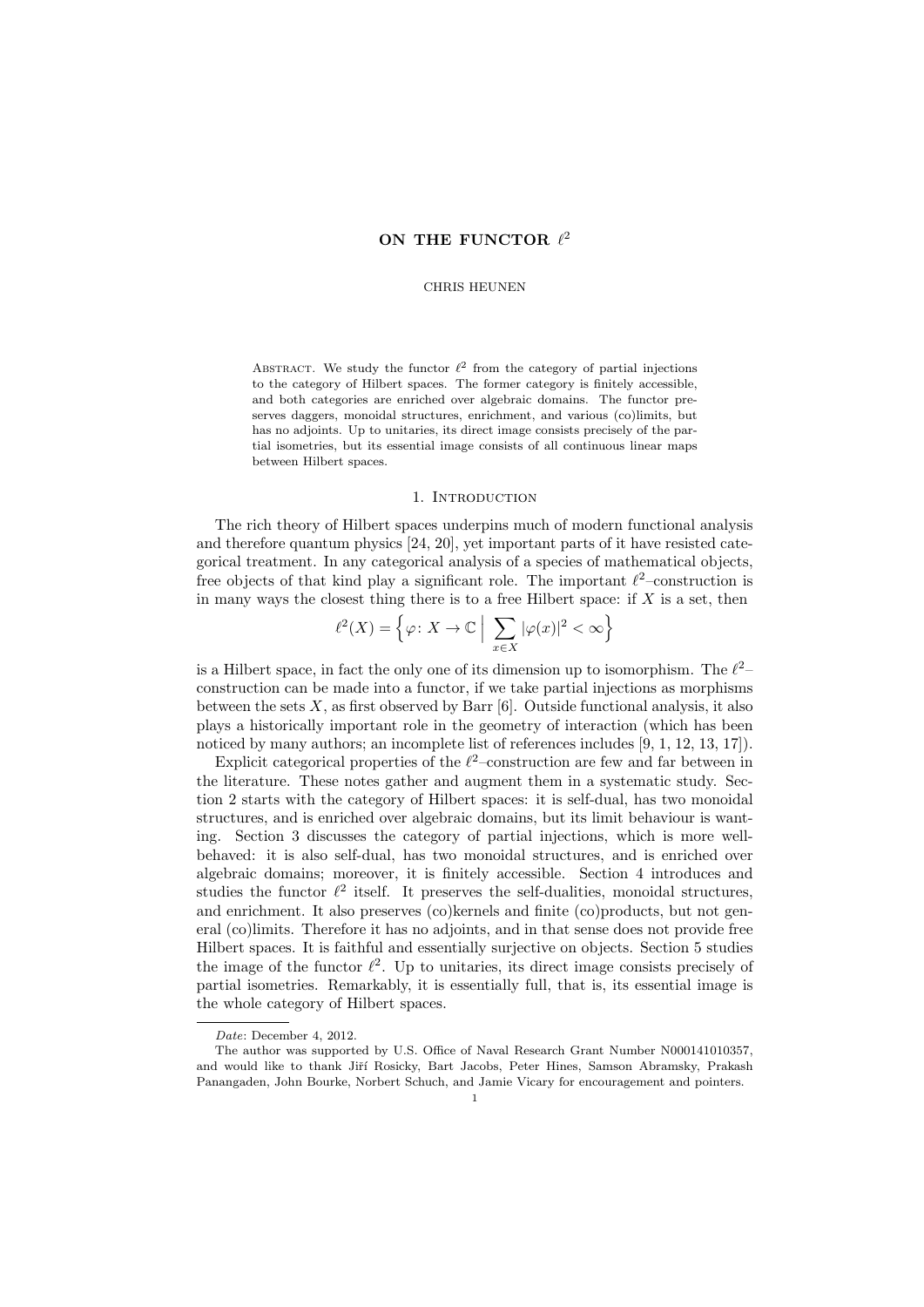Choice issues are lurking closely beneath the surface of these results. In fact,  $\ell^2(X)$  is not just a Hilbert space; it carries a priviledged orthonormal basis. The functor  $\ell^2$  is an equivalence between the category of partial injections, and the category of Hilbert spaces with a chosen orthonormal basis and morphisms preserving it. But the latter class of morphisms is too restrictive: all interesting applications of Hilbert spaces require a change of basis. Following the guiding thought "a gentleman does not choose a basis", Section 6 suggests directions for further research.

#### 2. The codomain

Definition 2.1. We are interested in the category Hilb, whose objects are complex Hilbert spaces, and whose morphisms are continuous linear functions.

2.2. The category Hilb has a *dagger*, that is, a contravariant involutive functor †: **Hilb**<sup>op</sup> → **Hilb** that acts as the identity on objects. On a morphism  $f: H \to K$ it is given by the unique adjoint  $f^{\dagger}$ :  $K \to H$  satisfying  $\langle f(x) | y \rangle = \langle x | f^{\dagger}(y) \rangle$ . For example, an isomorphism u is unitary when  $u^{-1} = u^{\dagger}$ .

2.3. Furthermore, the usual tensor product of Hilbert spaces provides the category Hilb with symmetric monoidal structure. The monoidal unit is the 1-dimensional Hilbert space C. In fact, Hilb has *dagger symmetric monoidal* structure, *i.e.* ( $f \otimes$  $g$ <sup>†</sup> =  $f^{\dagger} \otimes g^{\dagger}$ , and all coherence isomorphisms are unitaries.

2.4. Direct sums of Hilbert spaces provide the category Hilb with (finite) dagger biproducts. That is,  $H \oplus K$  is simultaneously a product and a coproduct, the projections are the daggers of the corresponding coprojections, and  $(f \oplus g)^\dagger = f^\dagger \oplus g$  $g^{\dagger}$ . Similarly, the 0-dimensional Hilbert space is a *zero object*, *i.e.* simultaneously initial and terminal.

2.5. Let us emphasize that we take continuous linear maps as morphisms between Hilbert spaces, rather than linear contractions. The category of Hilbert spaces with the latter morphisms is rather well-behaved, see e.g. [5]. However, it is the former choice of morphisms that is of interest in functional analysis and quantum physics. Unfortunately it also reduces the limit behaviour of the category Hilb, as the following lemma shows.

### Lemma 2.6. The category Hilb:

- (i) has (co)equalizers;
- (ii) does not have infinite (co)products;
- (iii) does not have directed (co)limits.

Proof. Part (i) holds because **Hilb** is enriched over abelian groups and has kernels [16]. For (ii), consider the following counterexample. Define an N-indexed family  $H_n = \mathbb{C}$  of objects of **Hilb**. Suppose the family  $(H_n)$  had a coproduct H with coprojections  $\kappa_n: H_n \to H$ . Define  $f_n: H_n \to \mathbb{C}$  by  $f_n(z) = n \cdot ||\kappa_n|| \cdot z$ . These are bounded maps, since  $||f_n|| = n \cdot ||\kappa_n||$ . Then for all  $n \in \mathbb{N}$  the norm of the cotuple  $f: H \to \mathbb{C}$  of  $(f_n)$  must satisfy

$$
n \cdot ||\kappa_n|| = ||f_n|| = ||f \circ \kappa_n|| \le ||f|| \cdot ||\kappa_n||,
$$

so that  $n \leq ||f||$ . This contradicts the boundedness and hence continuity of f. Finally, part (iii) follows from (ii) and [23, IX.1.1]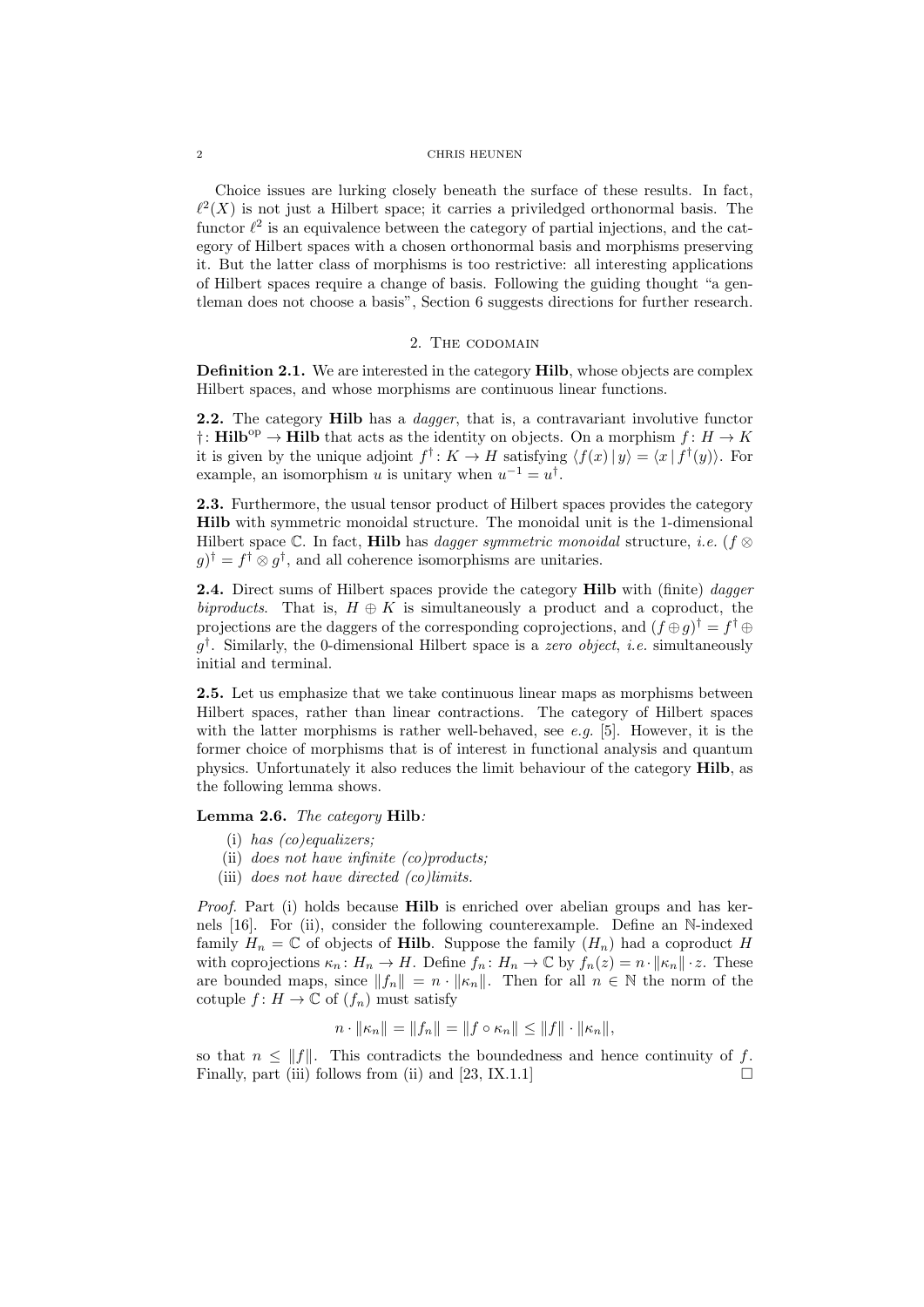**2.7.** Despite the previous lemma, **Hilb** is *conditionally (co)complete*, in the sense that it does have objects that partially obey the universal property of infinite (co)products: for a family  $H_i$  of Hilbert spaces,

$$
H = \{(x_i) \in \prod_i H_i \mid \sum_i \|x_i\|^2 < \infty\}.
$$

is a well-defined Hilbert space under the inner product  $\langle (x_i) | (y_i) \rangle = \sum_i \langle x_i | y_i \rangle$  [20]. The evident morphisms  $\pi_i: H \to H_i$  satisfy  $\pi_i \circ \pi_i^{\dagger} = \text{id}$  and  $\pi_i \circ \pi_j^{\dagger} = 0$  when  $i \neq j$ . A cone  $f_i: K \to H_i$  allows a unique well-defined morphism  $f: K \to H$  satisfying  $\pi_i \circ f = f_i$  if and only if  $\sum_i ||f_i||^2 < \infty$ . Note, however, that the cone  $(\pi_i)$  itself does not satisfy this condition. In this sense,  $\ell^2(X)$  is the conditional coproduct of X many copies of  $\mathbb{C}$ .

2.8. A similar phenomenon occurs for simpler types of (co)limits. Monomorphisms in Hilb are precisely the injective morphisms, and epimorphisms are precisely those morphisms with dense range [15, A.3]. Not every monic epimorphism is an isomorphism. For example, the morphism  $\hat{f} : \ell^2(\mathbb{N}) \to \ell^2(\mathbb{N})$  defined by  $f(\varphi)(n) = \frac{1}{n}\varphi(n)$ is injective, self-adjoint, and hence also has dense image. But it is not surjective, as the vector  $\varphi \in \ell^2(\mathbb{N})$  determined by  $\varphi(n) = \frac{1}{n}$  is not in its range.

**2.9.** If  $f, g: H \to K$  are morphisms in Hilb, then so are  $f + g$  and  $zf$  for  $z \in$ C. Because composition respects these operations, Hilb is enriched over complex vector spaces. In general, the homsets are not Hilbert spaces themselves [2], so Hilb is not enriched over itself, and hence not Cartesian closed. At any rate, there is another way to enrich Hilb, which is of more interest here. Say  $f \leq g$  when  $\ker(f)^{\perp} \subseteq \ker(g)^{\perp}$  and  $f(x) = g(x)$  for  $x \in \ker(f)^{\perp}$ . The following proposition shows that this makes all homsets into algebraic domains [4], and is respected by composition. This is closely related to  $[8, 2.1.4]$ , but **Hilb** is not a restriction category in the sense of that paper: setting  $\bar{f}$  to be the projection onto  $\ker(f)^{\perp}$ does not satisfy  $\overline{f}\overline{q} = \overline{q}\overline{f}$ .

# Proposition 2.10. The category Hilb is enriched over algebraic domains.

*Proof.* The least upper bound of a directed family  $f_i$  is given by continuous extension to the closure of  $\bigcup_i \ker(f_i)^{\perp}$ , whose kernel is the closure of  $\bigcup_i \ker(f_i)$ . This makes all homsets into directed-complete partially ordered sets. If  $f \leq \bigvee_i f_i$  implies  $f \leq f_i$  for some i, then  $\ker(f)^{\perp}$  must have been finite-dimensional; thus such morphisms  $f$  are the compact elements. It is now easy to see that any morphism is the directed supremum of compact ones below it. Finally, if  $\ker(f') \subseteq \ker(f)$ and ker $(g') \subseteq \ker(g)$ , then  $\ker(g'f') \subseteq \ker(gf)$ , so composition respects these operations.  $\Box$ 

## 3. THE DOMAIN

**Definition 3.1.** A *partial injection* is a partial function that is injective, wherever it is defined. More precisely, it(s graph) is a relation  $R \subseteq X \times Y$  such that for each x there is at most one y with  $(x, y) \in R$ , and for each y there is at most one x with  $(y, x) \in R$ . Sets and partial injections form a category **PInj** under composition of relations  $S \circ R = \{(x, z) | \exists y : (x, y) \in R, (y, z) \in S\}.$ 

**3.2.** Notationally, a partial injection  $f: X \to Y$  can be conveniently represented as a span  $(X \leq f_1 \leq F \geq f_2 \geq Y)$  of monics in **Set**. Here,  $f_1$  is (the inclusion of)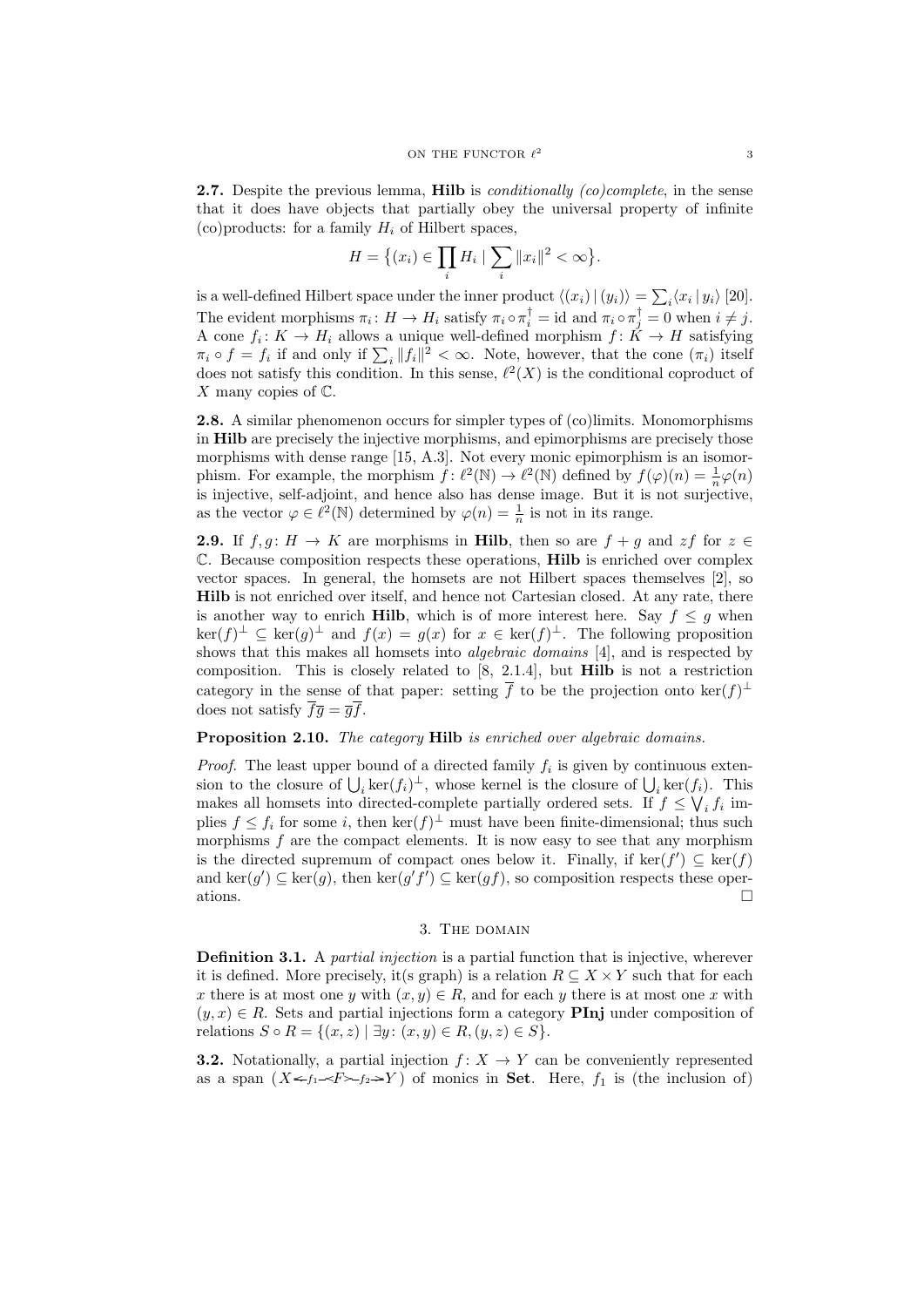the domain of definition of  $f$ , and  $f_2$  is its (injective) action on that domain. Composition in this representation is by pullback. We will also write  $Dom(f)$  $f_1(F)$  for the domain of definition, and  $\text{Im}(f) = f_2(F)$  for the range of f.

If it wasn't already, the span notation immediately makes it clear that PInj is a dagger category:  $(X \leftarrow f_1 \leftarrow F \leftarrow f_2 \rightarrow Y)^{\dagger} = (Y \leftarrow f_2 \leftarrow F \leftarrow f_1 \rightarrow X)$ .

3.3. The category PInj has two dagger symmetric monoidal structures. The first one, that we denote by ⊗, acts as the Cartesian product on objects. Because the Cartesian product of injections is again injective, ⊗ is well-defined on morphisms of PInj as well. The monoidal unit is a singleton set 1. Notice that  $\otimes$  is not a product, and hence not a coproduct either.

The second dagger symmetric monoidal structure on **PInj**, denoted by  $\oplus$ , is given by disjoint union on objects. It is easy to see that a disjoint union of injections is again injective, making  $\oplus$  well-defined on morphisms of **PInj**. The monoidal unit is the empty set. Notice that  $\oplus$  is not a coproduct, and hence not a product either.

## Lemma 3.4. The category PInj:

- (i) has (co)equalizers;
- (ii) has a zero object;
- (iii) does not have finite  $(co)$  products;

*Proof.* The equalizer of  $f, g: X \to Y$  is the inclusion of

$$
\{x \in X \mid x \notin (\text{Dom}(f) \cup \text{Dom}(g)) \lor (x \in (\text{Dom}(f) \cap \text{Dom}(g)) \land f(x) = g(x))\}
$$

into  $X$ . The empty set is a zero object in **PInj**.

Towards (iii), notice that if  $(X-\kappa_X \rightarrow X + Y \leftarrow \kappa_Y - Y)$  were a coproduct in **PInj**, then one must have  $Dom(\kappa_X) = X$ ,  $Dom(\kappa_Y) = Y$  and  $Im(\kappa_X) \cap Im(\kappa_Y) = \emptyset$ . because otherwise unique existence of mediating morphisms is violated. Hence any coproduct must contain the disjoint union of X and Y. Let  $f: X \to Z$  and  $g: Y \to Z$  be any morphisms. Then a mediating morphism  $m: X + Y \to Z$  has to satisfy  $m(x) = f(x)$  for  $x \in Dom(f)$  and  $m(y) = g(y)$  for  $y \in Dom(g)$ . But such an m is not unique, unless  $Dom(f) = X$  and  $Dom(g) = Y$ . In fact, it is not even a partial injection unless  $\text{Im}(f) \cap \text{Im}(g) = \emptyset$ . We conclude that **PInj** does not have binary (co)products.

3.5. In fact, part (ii) of the previous lemma follows from the existence of directed colimits, which we now work towards. Recall that a category has directed colimits if and only if it has colimits of chains, i.e. colimits of well-ordered diagrams [5, Corollary 1.7]. Observe that for a chain  $D: I \to \textbf{Pinj}$ , if  $c_i: D(i) \to X$  is a cocone on D, then  $Dom(c_i) \subseteq Dom(D(i \leq j))$  for all  $j \geq i$ . To see this, notice that  $c_i = c_j \circ D(i \leq j)$  since  $c_i$  is a cocone, and therefore

$$
Dom(c_i) = Dom(c_j \circ D(i \le j)) \subseteq Dom(D(i \le j)).
$$

This observation suggests that the colimit of a well-ordered diagram in **PInj** should consist of all 'infinite paths'. The following proposition shows that this is indeed a colimit.

Proposition 3.6. The category PInj has directed colimits.

*Proof.* Let  $D: I \to \text{Pin}$  be a chain. Define

$$
X = \{ x \in \coprod_i D(i) \mid \forall_{j \geq i} [x \in \text{Dom}(D(i \leq j))] \} / \sim,
$$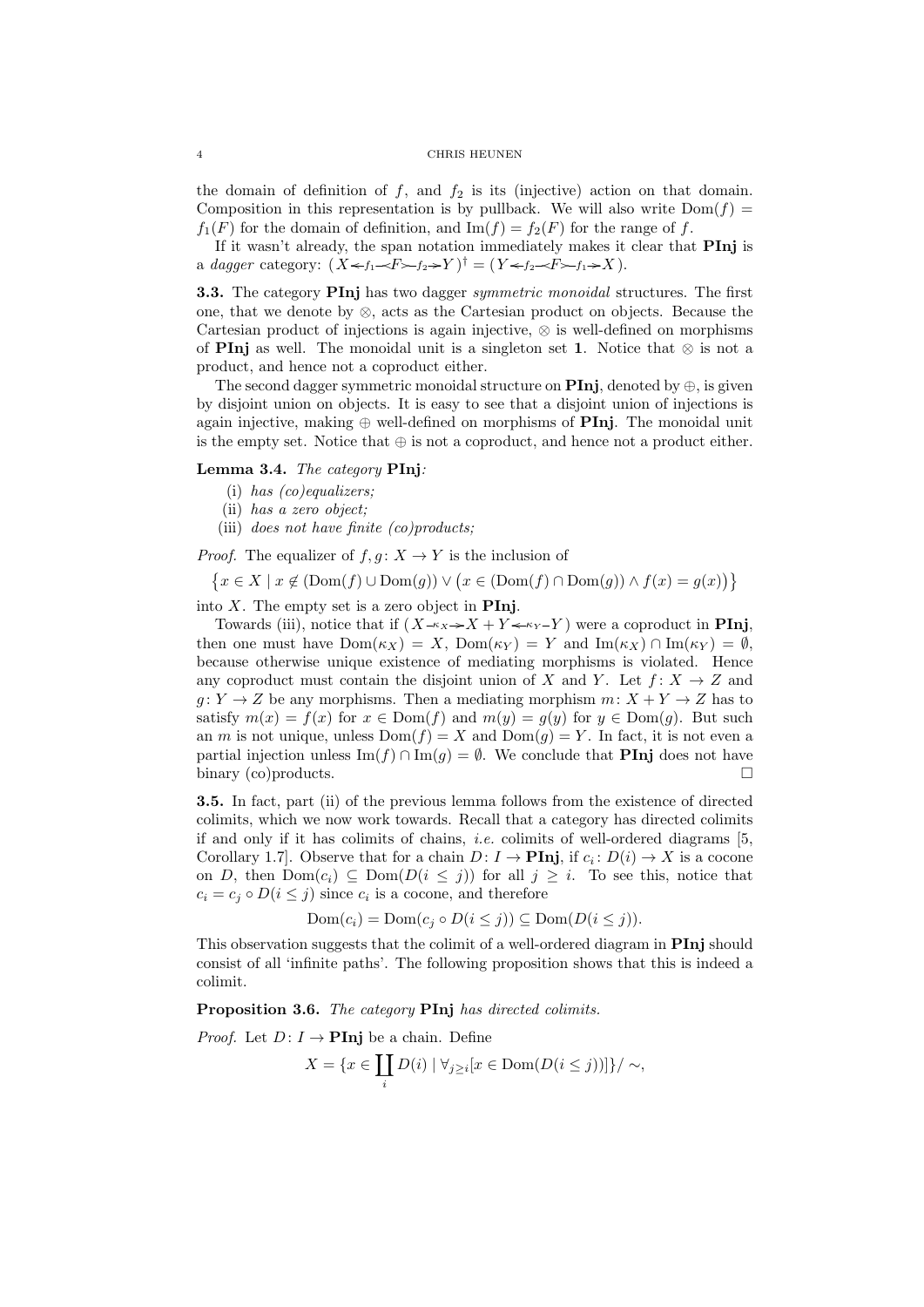where the coproduct is taken in Set, and the equivalence relation  $\sim$  is generated by  $x \sim D(i \leq j)(x)$  for all  $i \leq j$  in I and  $x \in \text{Dom}(D(i \leq j))$ . For  $i \in I$ , define  $c_i \colon D(i) \to X$  by

$$
Dom(c_i) = \{x \in D(i) \mid \forall j \geq i [x \in Dom(D(i \leq j))]\},\
$$

and  $c_i(x) = [x]$ .

First of all, let us show that the  $c_i$  form a cocone. One has:

$$
Dom(c_j \circ D(i \le j))
$$
  
= { $x \in D(i) | x \in Dom(D(i \le j)) \land D(i \le j)(x) \in Dom(c_j)$ }  
= { $x \in D(i) | x \in Dom(D(i \le j)) \land \forall_{k \ge j} [D(i \le j)(x) \in Dom(D(j \le k))]$ }

The well-orderedness of I implies that

$$
\forall_{k \ge i} [P(k)] \Leftrightarrow \forall_{k \ge j} [P(k)] \wedge P(j)
$$

for any property  $P$  on the objects of  $I$ , whence

$$
Dom(c_j \circ D(i \le j)) = \{ x \in D(i) \mid \forall_{k \ge i} [x \in Dom(D(i \le k))] \} = Dom(c_i).
$$

Moreover  $c_j \circ D(i \le j)(x) = [D(i \le j)(x)] = [x] = c_i(x)$  for  $x \in \text{Dom}(c_i)$ , by definition of the equivalence relation.

Next, we show that  $c_i$  is universal. Let  $d_i: D(i) \to Y$  be any cocone, and define  $m: X \to Y$  by

$$
\text{Dom}(m) = \{ [x] \mid x \in \text{Dom}(d_i) \}
$$

and  $m([x]) = d_i(x)$  for  $x \in D(i)$ ; this is well-defined since  $d_i$  is a cocone. Then

$$
\text{dom}(m \circ c_i) = \{x \in D(i) \mid x \in \text{Dom}(c_i) \land m_i(x) \in \text{Dom}(m)\}
$$
\n
$$
= \{x \in D(i) \mid \forall_{j \ge i}[x \in \text{Dom}(D(i \le j))] \land x \in \text{Dom}(d_i)\}
$$
\n
$$
= \text{Dom}(d_i)
$$

by 3.5, and  $m \circ c_i(x) = m([x]) = d_i(x)$  for  $x \in D(i)$ . Thus  $m \circ c_i = d_i$ , so  $m$  is indeed a mediating morphism.

Finally, if  $m' : X \to Y$  satisfies  $m \circ c_i = d_i$ , then it follows from the above considerations that  $Dom(m') = Dom(m)$  and  $m'(x) = m(x)$  for  $x \in Dom(m)$ . Hence  $m$  is the unique mediating morphism.  $\square$ 

**3.7.** Recall that an object X in a category  $C$  is called *finitely presentable* when the hom-functor  $\mathbf{C}(X, -): \mathbf{C} \to \mathbf{Set}$  preserves directed colimits. Explicitly, this means that for any directed poset  $D: I \to \mathbb{C}$ , any colimit cocone  $d_i: D(i) \to Y$  and any morphism  $f: X \to Y$ , there are  $j \in I$  and a morphism  $g: X \to D(j)$  such that  $f = d_i \circ g$ . Moreover, this morphism g is essentially unique, in the sense that if  $f = d_i \circ g = d_i \circ g'$ , then  $D(i \to i') \circ g = D(i \to i') \circ g'$  for some  $i' \in I$ .



A category is called finitely accessible [5] when it has directed colimits and every object is a directed colimit of finitely presentable objects.

**Lemma 3.8.** A set is finitely presentable in  $\text{Pin}$  if and only if it is finite.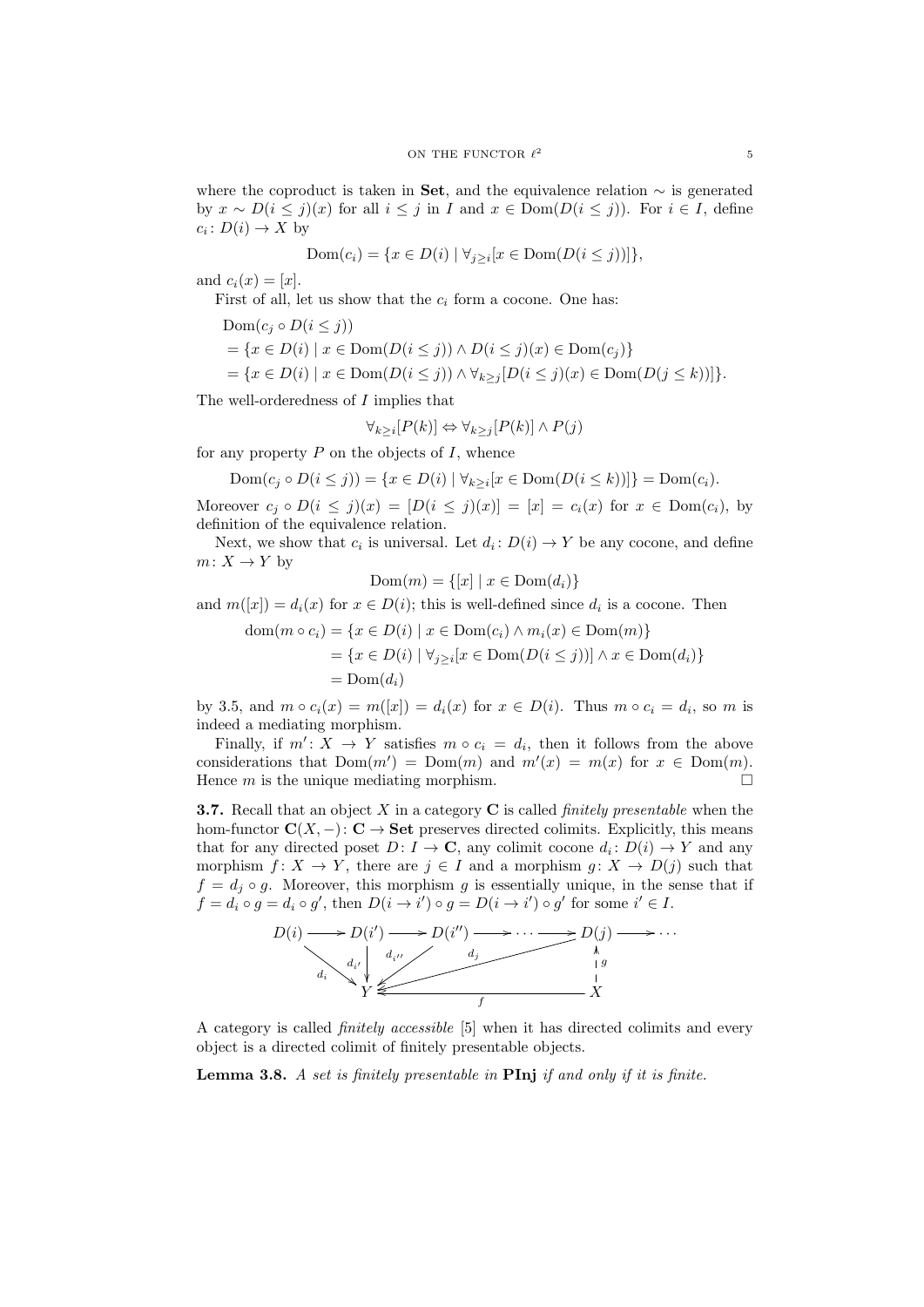*Proof.* The only thing, in the situation of 3.7 with  $X$  finite, is to notice that if a partial injection g is to exist, we must have  $Dom(g) = Dom(f)$ . The rest follows from [5, 1.2.1].

### Theorem 3.9. The category PInj is finitely accessible.

Proof. It suffices to prove that every set in **PInj** is a directed colimit of finite ones. But that is easy:  $X$  is the colimit of the directed diagram consisting of its finite  $\Box$ 

**Definition 3.10.** An *inverse category* is a category  $C$  in which every morphism  $f: X \to Y$  allows a unique morphism  $f^{\dagger}: Y \to X$  satisfying  $f = ff^{\dagger}f$  and  $f^{\dagger} =$  $f^{\dagger} f f^{\dagger}$ . Equivalently, it is a dagger category satisfying  $f = f f^{\dagger} f$  and  $pq = qp$  for idempotents  $p, q: X \to X$ . The proof of equivalence of these two statements is the same as for inverse semigroups (see [22, Theorem 1.1.3] or [8, Theorem 2.20]). Inverse categories are a special case of restriction categories [8].

The category  $\textbf{Pin}$  is an inverse category under its dagger (see 3.2). The following categorification of the Wagner–Preston theorem [22, Theorem 1.5.1] shows that it is in fact a representative one. See also [8, 3.4].

Proposition 3.11. Any locally small inverse category C allows a faithful embedding  $F: \mathbf{C} \to \mathbf{Pinj}$  that preserves daggers.

*Proof.* First suppose that **C** is small. Then we may set  $F(X) = \coprod_{Z \in \mathbf{C}} \mathbf{C}(X, Z)$ . For  $f: X \to Y$  define  $F(f): F(X) \to F(Y)$  by  $F(f) = (\_) \circ f^{\dagger}$  on the domain  ${g \in \mathbf{C}(X,Z) \mid Z \in \mathbf{C}, g = gf^{\dagger}f};$  this gives a well-defined partial injection. It is functorial, since clearly  $F(\text{id}) = \text{id}$ , and

 $Dom(F(gf)) = \{h: X \to Z \mid h = hf^{\dagger}g^{\dagger}gf\}$  $=\{h\colon X\to Z\mid h=hf^{\dagger}f, hf^{\dagger}=hf^{\dagger}g^{\dagger}g\}=\text{Dom}(F(g)\circ F(f)).$ 

It preserves daggers, because  $F(f^{\dagger}) = (\underline{\ } ) \circ f = F(f)^{\dagger}$ , and

$$
Dom(F(f^{\dagger})) = \{h \colon Y \to Z \mid h = h f f^{\dagger}\}
$$
  
= 
$$
\{g f^{\dagger} \colon Y \to Z \mid g = g f^{\dagger} f \colon X \to Z\} = Im(F(f)) = Dom(F(f))^{\dagger}).
$$

Finally, F is clearly injective on objects. It is also faithful: if  $F(f) = F(g)$ , then  $f f^{\dagger} = F f(f) = F g(f) = f g^{\dagger}$  and  $g f^{\dagger} = F f(g) = F g(g) = g g^{\dagger}$ , whence  $f g^{\dagger} f = f$ and  $gf^{\dagger}g = g$ , and so  $f = g$ .

Now suppose C is locally small. Consider the diagram of small inverse subcategories **D** of **C**. It clearly has is a cocone to **C**. If  $G_{\mathbf{D}} : \mathbf{D} \to \mathbf{E}$  is another one, there is a unique mediating functor  $M: \mathbf{C} \to \mathbf{E}$  as follows. For an object X of **C**, let  $\mathbf{D}'$ be the full subcategory of **C** with only one object X, and set  $M(X) = G_{\mathbf{D}'}(X)$ . For a morphism  $f: X \to Y$  of **C**, let  $D''$  be the full subcategory of **C** on the objects X, Y, and set  $M(f) = G_{\mathbf{D}''}(f)$ . This gives a well-defined functor. So C is the colimit in Cat of its small inverse subcategories. By the above, any small inverse subcategory **C** embeds into **PInj**. It follows that **C** itself embeds into **PInj**.  $\Box$ 

3.12. Like any inverse category, the homsets of PInj carry a natural partial order:  $f \leq g$  when  $f = gf^{\dagger}f$ . Concretely,  $f \leq g$  means  $Dom(f) \subseteq Dom(g)$  and  $f(x) = g(x)$  for  $x \in Dom(f)$ . It is easy to see that this makes homsets into directed-complete partially ordered sets, with  $Dom(\bigvee_i f_i) = \bigcup_i Dom(f_i)$  for a directed family of morphisms  $f_i: X \to Y$ . In fact, as in Proposition 2.10, homsets are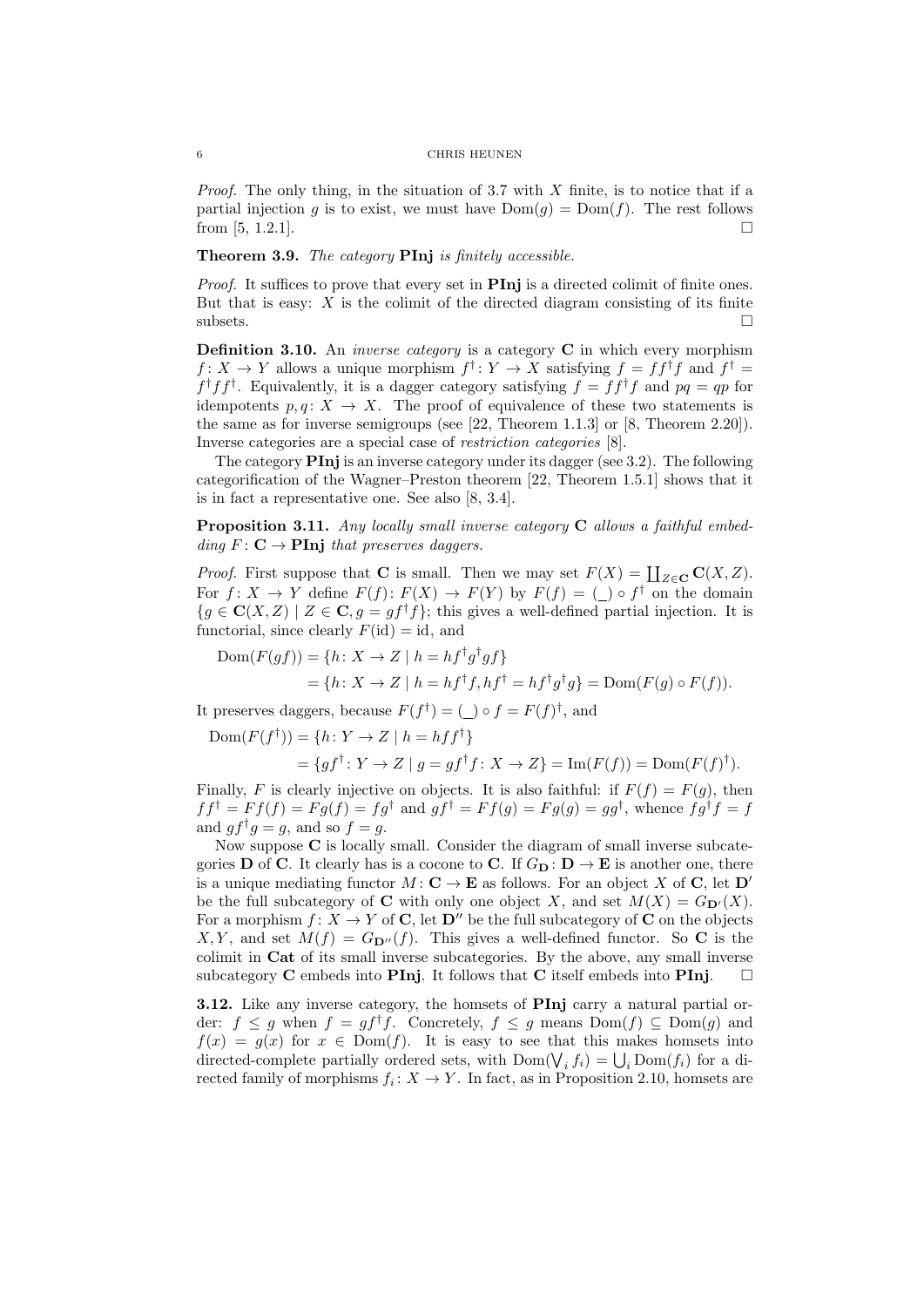algebraic domains: any partial injection is the supremum of compact ones below it, which are those partial injections with finite domain. Moreover, composition respects these operations. Thus PInj is enriched in algebraic domains. This is a satisfying reflection of Theorem 3.9 on the level of homsets.

## 4. THE FUNCTOR

**Definition 4.1.** There is a functor  $\ell^2$ : **PInj**  $\rightarrow$  **Hilb**, acting on a set X as

$$
\ell^2(X)=\{\varphi\colon X\to\mathbb{C}\mid \sum_{x\in X}|\varphi(x)|^2<\infty\},
$$

which is a well-defined Hilbert under the inner product  $\langle \varphi | \psi \rangle = \sum_{x \in X} \varphi(x) \psi(x)$ . The action on morphisms sends a partial injection  $(X \leq f_1 \leq F \geq f_2 \geq Y)$  to the linear function  $\ell^2 f : \ell^2(X) \to \ell^2(Y)$  determined informally by  $\ell^2 f = (\ell) \circ f^{\dagger}$ . Explicitly,

$$
(\ell^2 f)(\varphi)(y) = \sum_{x \in f_2^{-1}(y)} \varphi(f_1(x)).
$$

**4.2.** In verifying that  $\ell^2 f$  is indeed a well-defined morphism of **Hilb**, it is essential that  $f$  is a (partial) injection.

$$
\sum_{y \in Y} |(\ell^2 f)(\varphi)(y)|^2 = \sum_{y \in Y} |\sum_{x \in f_2^{-1}(y)} \varphi(f_1(x))|^2 \le \sum_{y \in Y} \sum_{x \in f_2^{-1}(y)} |\varphi(f_1(x))|^2
$$
  
= 
$$
\sum_{x \in F} |\varphi(f_1(x))|^2 \le \sum_{x \in X} |\varphi(x)|^2 < \infty.
$$

That this breaks down for functions  $f$  in general, instead of (partial) injections, was first noticed in [6], and further studied in [13]. That is,  $\ell^2$  is well-defined on the category of sets and partial injections; on the category of finite sets and functions; but not on the category of sets and functions; nor on the category of finite sets and relations. Functoriality of  $\ell^2$  is easy to verify.

**4.3.** The following calculation shows that the  $\ell^2$  functor preserves daggers. For a partial injection  $(X \leq f_1 \leq F \geq f_2 \geq Y), \varphi \in \ell^2(X)$  and  $\psi \in \ell^2(Y)$ :

$$
\langle (\ell^2 f)(\varphi) | \psi \rangle_{\ell^2(Y)} = \sum_{y \in Y} \overline{(\ell^2 f)(\varphi)(y)} \cdot \psi(y) = \sum_{y \in Y} \sum_{x \in f_2^{-1}(y)} \overline{\varphi(f_1(x))} \cdot \psi(y)
$$

$$
= \sum_{x \in F} \overline{\varphi(f_1(x))} \cdot \psi(f_2(x)) = \sum_{x \in X} \sum_{x' \in f_1^{-1}(x)} \overline{\varphi(x)} \cdot \psi(f_2(x'))
$$

$$
= \sum_{x \in X} \overline{\varphi(x)} \cdot (\sum_{x' \in f_1^{-1}(x)} \psi(f_2(x'))) = \langle \varphi | \ell^2(f^{\dagger})(\psi) \rangle_{\ell^2(X)}.
$$

**4.4.** The functor  $\ell^2$  preserves the tensor product  $\otimes$ , *i.e.* it is symmetric (strong) monoidal. There is a canonical isomorphism  $\mathbb{C} \cong \ell^2(1)$ . The required natural morphisms  $\ell^2(X) \otimes \ell^2(Y) \to \ell^2(X \otimes Y)$  are given by mapping  $(\varphi, \psi)$  to the function  $(x, y) \mapsto \varphi(x)\psi(y)$ . That there are inverses is seen when one realizes that  $\ell^2(X \otimes Y)$ is the Cauchy-completion of the set of functions  $X \times Y \to \mathbb{C}$  with finite support. The required coherence diagrams follow easily.

**4.5.** Also, the  $\ell^2$  functor is symmetric (strong) monoidal with respect to  $\oplus$ . There is a canonical isomorphism between the 0-dimensional Hilbert space and the set  $\ell^2(\emptyset)$ consisting only of the empty function. The natural morphisms  $\ell^2(X) \oplus \ell^2(Y) \rightarrow$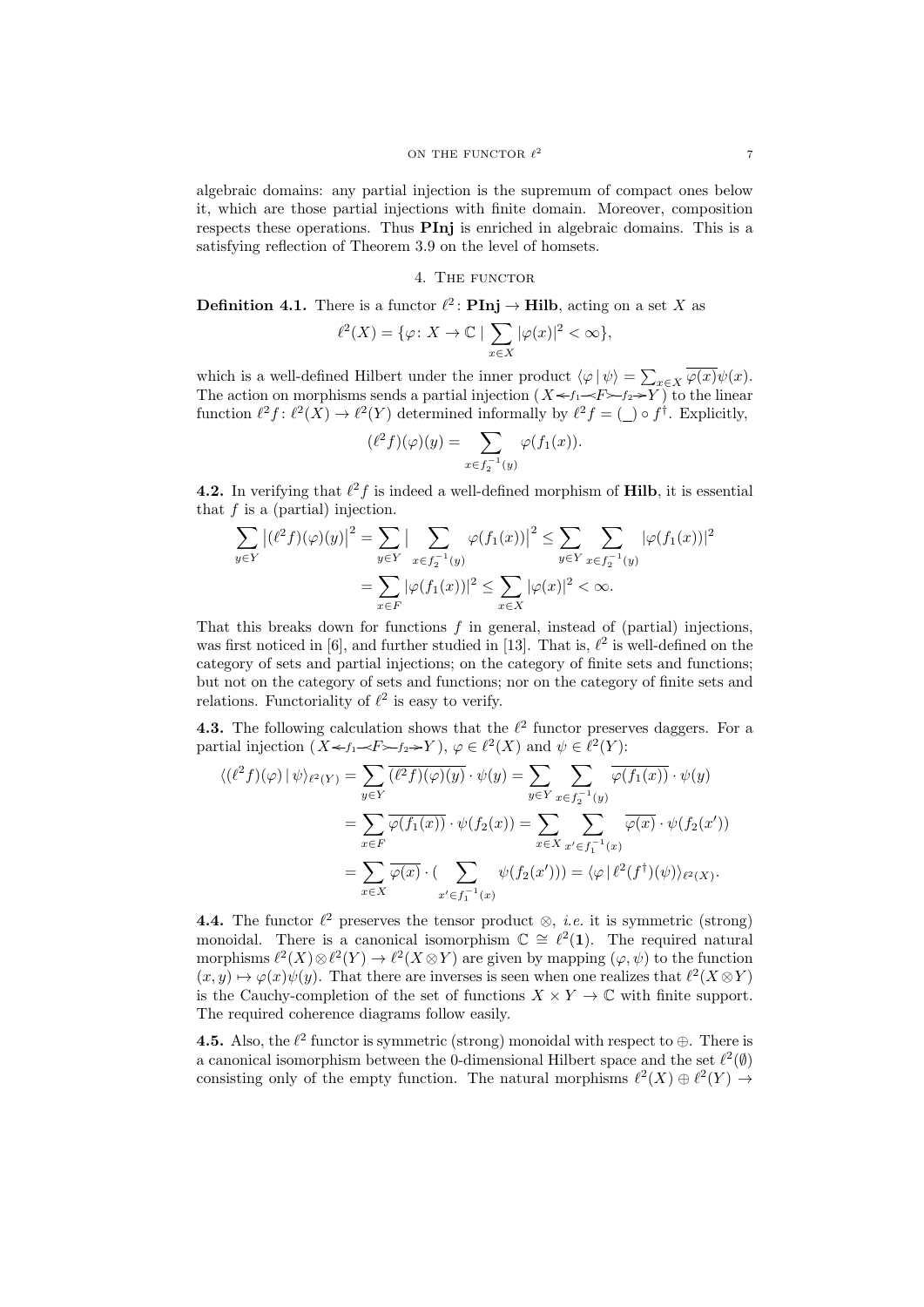$\ell^2(X \oplus Y)$  map  $(\varphi, \psi)$  to the cotuple  $[\varphi, \psi] : X \oplus Y \to \mathbb{C}$ . One sees that these are isomorphisms by recalling that  $\ell^2(X \oplus Y)$  is the closure of the span of the Kronecker functions  $\delta_x$  and  $\delta_y$  for  $x \in X$  and  $y \in Y$ , on which the inverse acts as the appropriate coprojection. Coherence properties readily follow.

4.6. From the description of the enrichments of PInj and Hilb in 3.12 and 2.9, respectively, it is clear that the functor  $\ell^2$  preserves the enrichment over algebraic domains:  $\ell^2(\bigvee_i f_i) = \bigvee_i \ell^2 f_i$  if  $f_i: X \to Y$  is a directed family of morphisms in PInj. See also [18, Theorem 13].

4.7. The functor  $\ell^2$  preserves (co)kernels and finite (co)products (because PInj has very few of the latter). But it follows from Lemma 2.6(iii) and Proposition 3.6 that  $\ell^2$  cannot preserve arbitrary (co)limits. For an explicit counterexample to preservation of equalizers, take  $X = \{0, 1\}$ ,  $Y = \{a\}$ , and let  $f, g: X \to Y$  be the partial injections  $f = \{(0, a)\}\$ and  $g = \{(1, a)\}\$ . Their equaliser in **PInj** is  $\emptyset$ . But

$$
eq(\ell^{2}(f), \ell^{2}(g)) = \{ \varphi \in \ell^{2}(X) \mid \ell^{2}(f)(\varphi) = \ell^{2}(g)(\varphi) \}
$$
  
= 
$$
\left\{ \varphi \in \ell^{2}(X) \mid \forall_{y \in Y}.\sum_{u \in f_{2}^{-1}(y)} \varphi(f_{1}(u)) = \sum_{v \in g_{2}^{-1}(y)} \varphi(g_{1}(v)) \right\}
$$
  
= 
$$
\{\varphi \colon \{0,1\} \to \mathbb{C} \mid \varphi(0) = \varphi(1) \} \cong \mathbb{C}.
$$

Hence  $eq(\ell^2(f), \ell^2(g)) \cong \mathbb{C} \not\cong {\emptyset} = \ell^2(\text{eq}(f, g)).$ 

**Corollary 4.8.** The functor  $\ell^2$ : **PInj**  $\rightarrow$  **Hilb** has no adjoints.

*Proof.* If  $\ell^2$  had an adjoint, it would preserve (co)limits, contradicting 4.7.

**4.9.** The functor  $\ell^2$  is clearly faithful. It is also essentially surjective on objects: every Hilbert space H has an orthonormal basis X, so  $H \cong \ell^2(X)$ . It cannot be full because of 4.8, but it does reflect isomorphisms: if  $\ell^2 f$  is invertible, so is f.

**4.10.** If X is a set,  $\ell^2(X)$  is not just a Hilbert space; it comes equipped with a chosen orthonormal basis (given by the Kronecker functions  $\delta_x \in \ell^2(X)$  for  $x \in X$ ). Hence we could think of  $\ell^2$  as a functor to a category of Hilbert spaces H with a priviledged orthonormal basis  $X \subseteq H$ . If we choose as morphisms  $(H, X) \to (K, Y)$ those continuous linear  $f: H \to K$  satisfying  $f(X) \subseteq Y$  and  $ff^{\dagger}f = f$ , then the functor  $\ell^2$  in fact becomes (half of) an equivalence of categories [3, 4.3].

**4.11.** Lemma 4.8 showed that  $\ell^2(X)$  is not the free Hilbert space on X, at least not in the categorically accepted meaning. It also makes precise the intuition that 'choosing bases is unnatural': the functor  $\ell^2$ : **PInj**  $\rightarrow$  **Hilb** cannot have a (functorial) converse, even though one can choose an orthonormal basis for every Hilbert space.

It is perhaps also worth mentioning that  $\ell^2$  is not a fibration in the technical sense of the word, not even a nonsplit or noncloven one, as the reader might perhaps think; Cartesian liftings in general do not exist because 'choosing bases is unnatural'.

### 5. The image

5.1. The choice of morphisms in 4.10 is quite strong, and does not capture all morphisms of interest to quantum physics. From that point of view, one would at least like to relax to partial isometries: morphisms i of Hilbert spaces that satisfy  $ii^{\dagger}i = i$ . Equivalently, the restriction of i to the orthogonal complement of its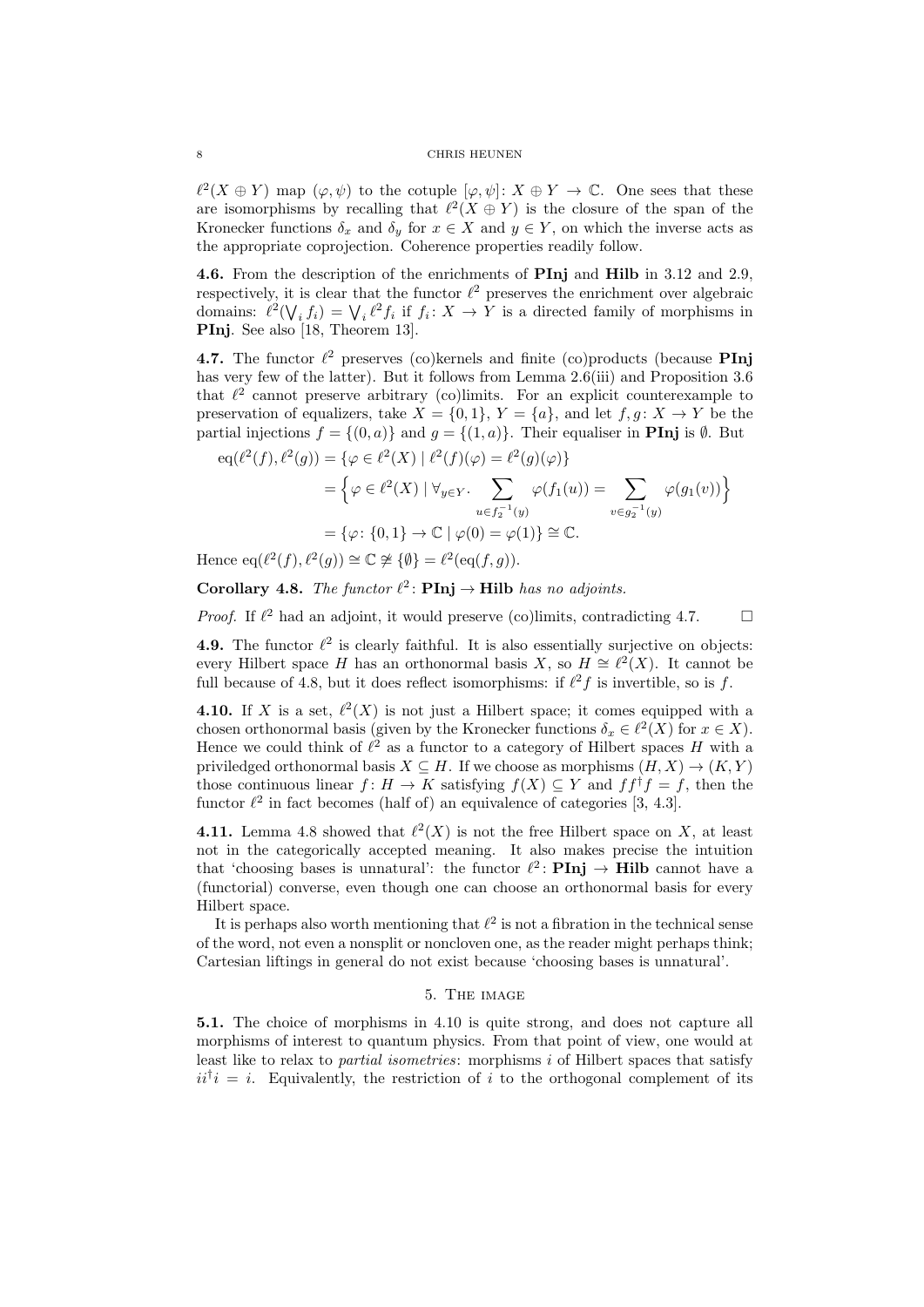kernel is an isometry. The following proposition proves that, up to isomorphisms, the direct image of the functor  $\ell^2$  consists precisely of partial isometries.

**Definition 5.2.** For a category C, denote by  $C_∞$  the groupoid with the same objects as C whose morphisms are the isomorphisms of C.

The category Hilb<sub>≅</sub> is a groupoid, and hence has a dagger. It carries two dagger symmetric monoidal structures: ⊕ and ⊗. Because having (co)limits only depends on a skeleton of the specifying diagram, Hilb<sub>∼</sub> does not have (co)equalizers, nor (finite) (co)products, but does have directed (co)limits.

Proposition 5.3. A morphism in Hilb is a partial isometry if and only if it is of the form  $v \circ \ell^2 f \circ u$  for morphisms f in **PInj** and unitaries  $u, v$  in **Hilb**<sub>≅</sub>.

*Proof.* Clearly a map of the form  $vol^2 f \circ u$  is a partial isometry. Conversely, suppose that  $i: H \to K$  is a partial isometry. Choose an orthonormal basis  $X \subseteq H$  for its initial space ker(i)<sup> $\perp$ </sup>, and choose an orthonormal basis  $X' \subseteq H$  for ker(i), giving a unitary  $u: H \to \ell^2(X \oplus X')$ . Let  $Y = i(X) \subseteq K$ . Then Y will be an orthonormal basis for the final space  $\ker(i^{\dagger})^{\perp}$  because i acts isometrically on X. Choose an orthonormal basis  $Y' \subseteq K$  for ker $(i^{\dagger})$ , giving a unitary  $v: \ell^2(Y \oplus Y') \to K$ . Now, if we define  $f = (X \oplus X' \longleftarrow X \rightarrow Y \oplus Y')$ , then  $i = v \circ \ell^2 f \circ u$ .

5.4. However, partial isometries are not closed under composition. To see this, consider the partial isometries  $(\begin{smallmatrix} 1 \\ 0 \end{smallmatrix}) : \mathbb{C} \to \mathbb{C}^2$  and  $(\sin(\theta) \cos(\theta)) : \mathbb{C}^2 \to \mathbb{C}$  for a fixed real number  $\theta$ . Their composition is  $(\sin(\theta)) : \mathbb{C} \to \mathbb{C}$ , which is not a partial isometry unless  $\theta$  is a multiple of  $\pi/2$ . There are other compositions that do make partial isometries into a category [19], but these are not of interest here. Instead, we shall extend the previous proposition to highlight one of the most remarkable features of the functor  $\ell^2$ .

**5.5.** The example in 5.4 shows that any linear function  $\mathbb{C} \to \mathbb{C}$  between -1 and 1 is a composition of partial isometries. Note that the projections  $\pi_i: \mathbb{C}^m \to \mathbb{C}$ and coprojections  $\pi_i^{\dagger} : \mathbb{C} \to \mathbb{C}^n$  are partial isometries, as are the weighted diagand coprojections  $\pi_i : \mathbb{C} \to \mathbb{C}$  are partial isometries, as are the weighted codiagonal<br>onal  $\Delta/\sqrt{n}: \mathbb{C} \to \mathbb{C}^n$  given by  $\Delta(x) = (x, \ldots, x)$  and the weighted codiagonal  $\Delta^{\dagger}/\sqrt{m}$ :  $\mathbb{C}^m \to \mathbb{C}$  given by  $\Delta^{\dagger}(x_1,\ldots,x_m) = \sum_i x_i$ . Moreover, it is easy to see that if f and g are (compositions of) partial isometries, then so is  $f \oplus g$ . Finally, any linear map  $f: \mathbb{C}^m \to \mathbb{C}^n$  has a matrix expansion, and can hence be written in terms of biproduct structure as  $f = \Delta^{\dagger} \circ (\bigoplus_{i=1}^{m} \bigoplus_{j=1}^{n} \pi_{j}^{\dagger} \circ \pi_{j} \circ f \circ \pi_{i}^{\dagger} \circ \pi_{i}) \circ \Delta$ . Thus any  $f: \mathbb{C}^m \to \mathbb{C}^n$  with  $||f|| \leq 1/\sqrt{mn}$  is a composition of partial isometries.

**5.6.** The essential image of a functor  $F: \mathbf{C} \to \mathbf{D}$  is the smallest subcategory of D that contains all morphisms  $F(f)$  for f in C, and that is closed under composition with isomorphisms of D.

It follows from 5.5 that the essential image of the functor  $\ell^2$  contains at least all morphisms of Hilb of finite rank. For infinite rank that strategy fails because  $\Delta$  is then no longer a valid morphism (see 2.7). Nevertheless, Theorem 5.11 below will prove that the essential image of  $\ell^2$  is all of **Hilb**. In preparation we accommodate an intermezzo on polar decomposition.

A morphism  $p: H \to H$  in Hilb is nonnegative when  $\langle px | x \rangle \geq 0$  for all  $x \in H$ , and *positive* when  $\langle px | x \rangle > 0$ . Nonnegative maps are precisely those of the form  $p = f<sup>\dagger</sup> f$  for some morphism f.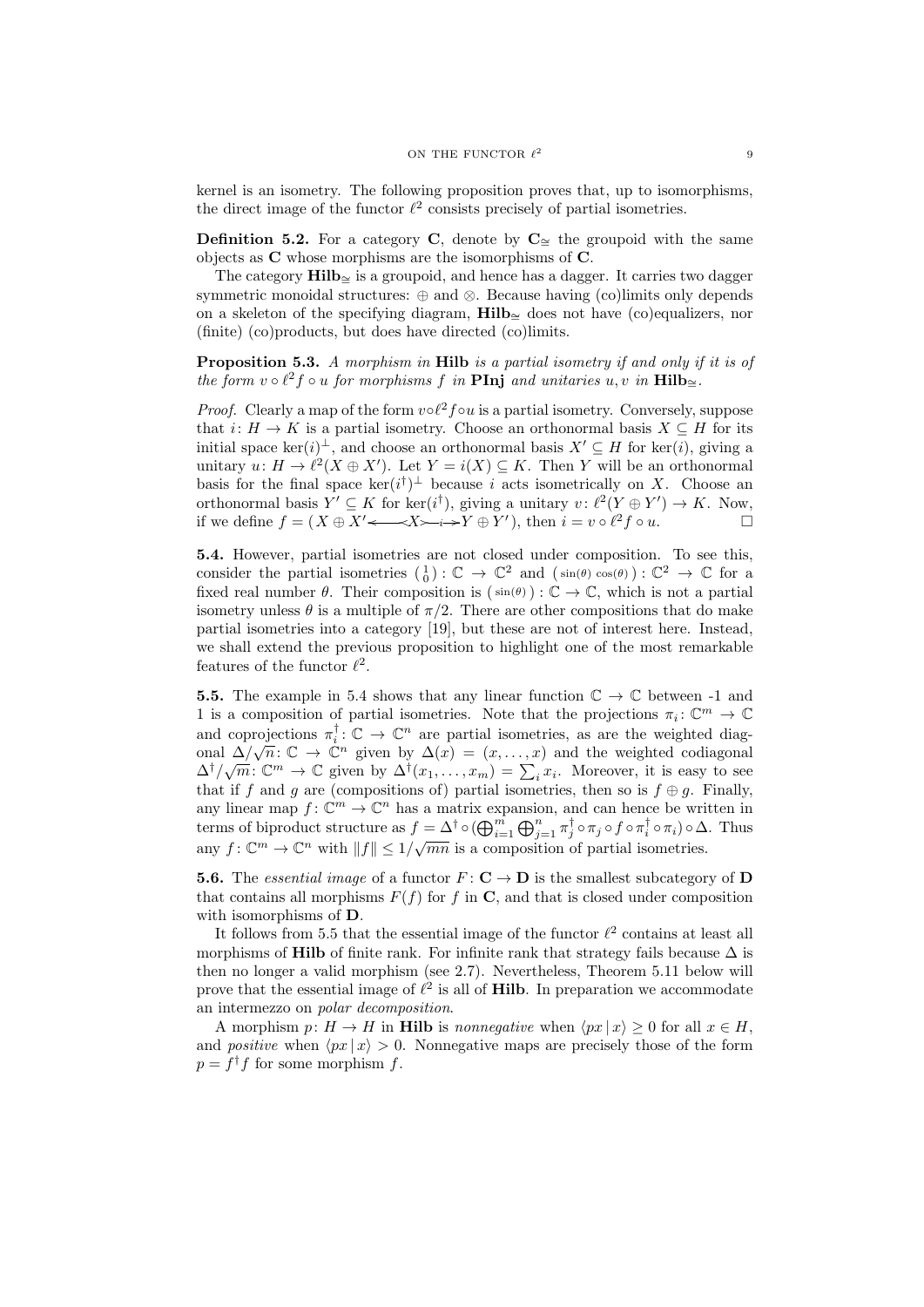**Proposition 5.7.** For every morphism  $f: H \to K$  between Hilbert spaces, there exist a unique nonnegative map  $p: H \to H$  and partial isometry  $i: H \to K$  satisfying  $f = ip$  and  $\ker(p) = \ker(i)$ .

*Proof.* See [14, problem 134].

5.8. The previous proposition stated the usual formulation of polar decomposition, but the unicity condition  $\ker(p) = \ker(i)$  is something of a red herring. It should be understood as saying that both  $i$  and  $p$  are uniquely determined on the orthogonal complement of ker(f) = ker(p) = ker(i). On each point of ker(f), one of i and p must be zero, but the other's behaviour has no restrictions apart from being a partial isometry or positive map, respectively. Dropping the unicity condition, we may take p to be a positive map, by altering i to be zero on  $\ker(f)$ , and p to be nonzero on ker(f). More precisely, define  $p' = p$  on ker(f)<sup> $\perp$ </sup> and  $p' = id$  on ker(f); since ker(f) is a closed subspace,  $H \cong \ker(f) \oplus \ker(f)^{\perp}$ , and this gives a well-defined positive operator  $p' : H \to H$ . Similarly, setting  $i' = i$  on  $\ker(f)^{\perp}$  and  $i' = 0$  on  $\ker(f)$  gives a well-defined partial isometry  $i': H \to K$ , satisfying  $f = i'p'$ .

Lemma 5.9. Positive operators on Hilbert spaces are isomorphisms.

*Proof.* Let  $p: H \to H$  be a positive operator in **Hilb.** Since p is self-adjoint, the spectral theorem [24] guarantees the existence of a measure space  $(S, \Sigma, \mu)$ , a unitary  $u: H \to L^2(S, \Sigma, \mu)$ , and a measurable function  $f: S \to \mathbb{C}$  whose range is the spectrum  $\sigma(p)$  of p, such that  $p = u^{\dagger} \circ m \circ u$ , where m is the multiplication operator induced by f. Because p is positive, f must take values in  $\mathbb{R}^{>0}$ . This makes the function  $f^{-1}: S \to \mathbb{C}$  given by  $s \mapsto f(s)^{-1}$  a well-defined measurable function. Let  $m^{-1}$  be the multiplication operator induced by  $f^{-1}$ . Then  $u^{\dagger} \circ m^{-1} \circ u$ is the inverse of p.  $\Box$ 

**Definition 5.10.** A functor  $F: \mathbf{C} \to \mathbf{D}$  is *essentially full when for each morphism* q in **D** there exist f in **C** and u, v in **C** $\approx$  such that  $q = v \circ F f \circ u$ .

It follows that the essential image of such a functor is all of D.

**Theorem 5.11.** The functor  $\ell^2$ : **PInj**  $\rightarrow$  **Hilb** is essentially full.

*Proof.* Let g be a morphism in **Hilb.** By Proposition 5.7 and 5.8, we can write  $g = pi$  for a positive morphism p and a partial isometry i. Use Proposition 5.3 to decompose  $i = v' \circ \ell^2 f \circ u$  for f in **PInj** and unitaries  $v', u$ . Finally, Lemma 5.9 shows that  $v = p \circ v'$  in **Hilb**≃ satisfies  $g = v \circ \ell^2 f \circ u$ .

**5.12.** Writing 2 for the ordinal  $2 = (0 \le 1)$  regarded as a category, the category  $\mathbb{C}^2$  is the *arrow category* of C: its objects are morphisms of C, and its morphisms are pairs of morphisms of C making the square commute. A functor  $F: \mathbf{C} \to \mathbf{D}$ is essentially full if and only if  $F^2: \mathbb{C}^2 \to \mathbb{D}^2$  is essentially surjective on objects. From this point of view Definition 5.10 is quite natural. Nonetheless we might consider weakening it to take  $u = id$  or  $v = id$ . But this would break the previous theorem. For example, if  $g: \ell^2(X) \to \ell^2(Y)$  is a morphism in **Hilb**, there need not be  $f: X \to Y$  in **PInj** and v in Hilb<sub>≅</sub> with  $g = v \circ \ell^2 f$ . For a counterexample, take  $X = Y = \{a, b\}$ , and  $g(a) = g(b) = a$ ; if  $g = v \circ \ell^2 f$ , then  $(v \circ \ell^2 f)(a) = (v \circ \ell^2 f)(b)$ , so  $(\ell^2 f)(a) = (\ell^2 f)(b)$ , so  $f(a) = f(b)$ , whence f cannot be a partial injection. Similarly, because of the dagger, if  $g: \ell^2(X) \to \ell^2(Z)$  is a morphism in **Hilb**, there need not be  $f: Y \to Z$  in **PInj** and u in **Hilb**<sub>≅</sub> with  $g = \ell^2 f \circ u$ .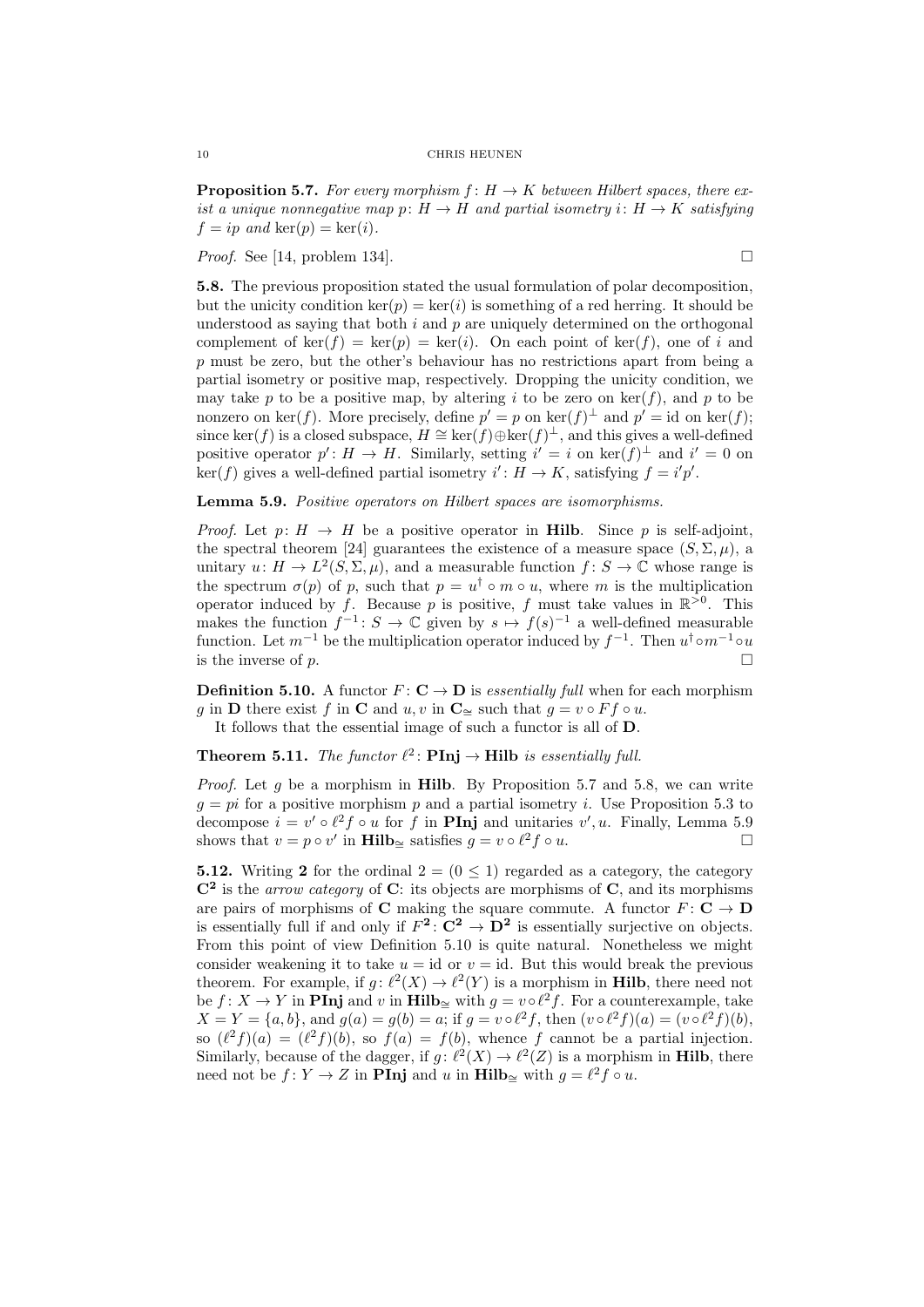#### 6. The future

6.1. Theorem 5.11 naturally raises a coherence question: is there any regularity to the isomorphisms  $u$  and  $v$  that enable us to write an arbitrary morphism of **Hilb** in the form  $v \circ \ell^2 f \circ u$ ? How do they behave under composition? Curiously enough, essentially full functors do not seem to have been studied in the categorical literature at all. The results in this article suggest such a study.

It would be very interesting to reconstruct Hilb (up to equivalence) from Hilb∼<sup>=</sup> and **PInj** via the  $\ell^2$  functor. The objects are easily recovered, because they are the same as those of Hilb<sub>≃</sub>. Theorem 5.11 also lets us recover the homsets and identities, as soon as we can identify when two morphisms in Hilb of the form  $v \circ \ell^2 f \circ u$  are equal. The main problem is how to recover composition, which requires a way to turn  $\ell^2 g \circ v \circ \ell^2 f$  into  $w \circ \ell^2 h \circ u$ . (Note that turning  $\ell^2 g \circ v$ into  $w \circ \ell^2 h$  would be sufficient, because we could then use functoriality of  $\ell^2$  and composition in PIni. But 5.12 obstructs this; the isomorphism v in the middle is crucial.) This will likely lead into bicategorical territory.

**6.2.** The  $\ell^2$ -construction has a continuous counterpart, that turns a measure space  $(X, \mu)$  into a Hilbert space  $L^2(X, \mu)$  of square integrable complex functions on X. The  $L^2$ -construction is quite fundamental and well-studied, but surprisingly enough functorial aspects seem not to have been considered before. One possibility is to mimic Definition 4.1, and endow the category of measure spaces with essential injections  $(X, \mu) \to (Y, \nu)$  as morphisms, *i.e.* subsets  $R \subset X \times Y$  such that  $\nu({y \mid w})$  $xRy\}) = 0$  for all  $x \in X$  and  $\mu({x | xRy}) = 0$  for all  $y \in Y$ .

The importance of  $L^2$ -spaces lies in the following formulation of the spectral theorem: every normal operator  $f: H \to H$  is of the form  $f = u^{-1} \circ g \circ u$  for a unitary  $u: H \to L^2(X, \mu)$  and an operator g induced by multiplication with a measurable function  $X \to \mathbb{C}$ . This perspective warrants choosing complex measurable functions as (endo)morphisms on measure spaces, with multiplication for composition. With 5.8 in mind, we could even restrict to a groupoid of positive maps. A solution to 6.1 could then be regarded as reconstructing quantum mechanics (as embodied by **Hilb**) from its continuous, quantitative aspects (encoded by the  $L^2$ functor), and its discrete, qualitative aspects (encoded by the  $\ell^2$  functor).

At any rate, the continuous cousin  $L^2$  of  $\ell^2$  poses an interesting research topic.

**6.3.** Letting  $\mathcal{L}$  be the class of positive morphisms, and  $\mathcal{R}$  the class of partial isometries in Hilb:

- (1) every morphism f can be factored as  $f = rl$  with  $l \in \mathcal{L}$  and  $r \in \mathcal{R}$ ;
- (2) every commutative square as below with  $l \in \mathcal{L}$  and  $r \in \mathcal{R}$  allows a unique diagonal fill-in d making both triangles commute.

$$
\begin{array}{c}\n\cdot \longrightarrow \\
\downarrow \quad \downarrow \quad \searrow \\
\downarrow \quad \searrow \quad \searrow \\
\cdot \longrightarrow \cdot\n\end{array}
$$

The second property follows immediately from Lemma 5.9. The established notion of *orthogonal factorization system* additionally demands that (3) both  $\mathcal L$  and  $\mathcal R$  are closed under composition, and (4) all isomorphisms are in both  $\mathcal L$  and  $\mathcal R$ . But (3) is not satisfied by 5.4, and the map  $-1: H \to H$  is a counterexample to (4).

Write 3 for the ordinal  $3 = (0 \le 1 \le 2)$ , regarded as a category. Then objects of  $\mathbb{C}^3$  are composable pairs of morphisms. Recall that a *functorial factorization* is a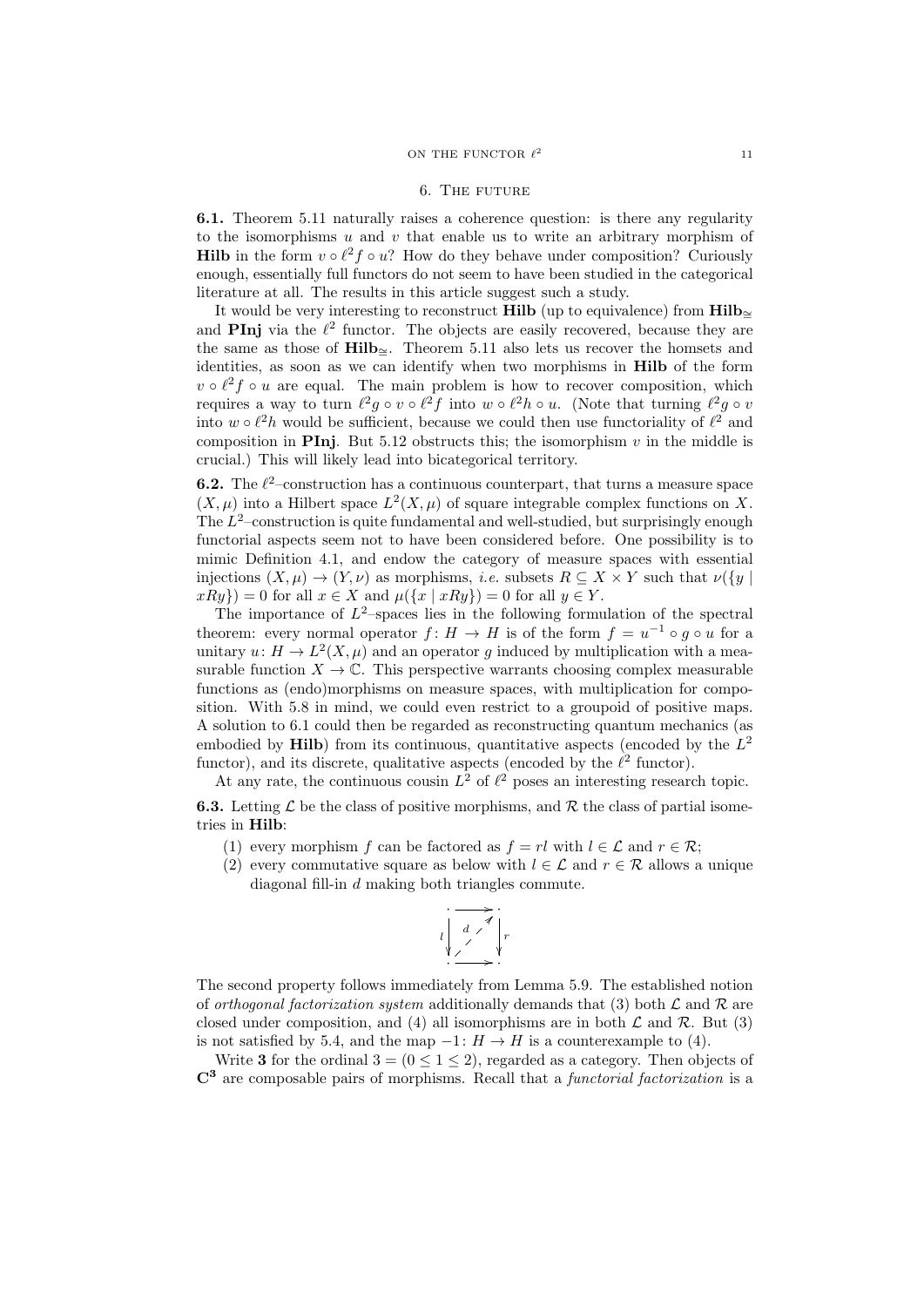functor  $F: \mathbb{C}^2 \to \mathbb{C}^3$  that splits the composition functor. Lemma 5.9 ensures that polar decomposition at least provides a functorial factorization system. It is usual to require extra conditions on top of a functorial factorization, such as in a natural weak factorization system. For details we refer to [11]. It leads too far afield here, but polar decomposition does not satisfy the axioms of a natural weak factorization system.

In short, polar decomposition unquestionably provides a notion of factorization. But it does not fit existing categorical notions, despite the fact that factorization has been a topic of quite intense study in category theory [10, 7, 11, 21, 25]. This is an interesting topic for further investigation.

#### **REFERENCES**

- [1] Samson Abramsky. Retracing some paths in process algebra. In 7th International Conference on Concurrency Theory, pages 1–17. Springer, 1996.
- [2] Samson Abramsky, Richard Blute, and Prakhash Panangaden. Nuclear and trace ideals in tensored \*-categories. Journal of Pure and Applied Algebra, 143:3–47, 1999.
- [3] Samson Abramsky and Chris Heunen. H\*-algebras and nonunital Frobenius algebras: first steps in infinite-dimensional categorical quantum mechanics. In Samson Abramsky and Michael Mislove, editors, Clifford Lectures, volume 71 of Proceedings of Symposia in Applied Mathematics, pages 1–24. American Mathematical Society, 2012.
- [4] Samson Abramsky and Achim Jung. Domain theory. In Handbook of Logic in Computer Science Volume 3, pages 1–168. Oxford University Press, 1994.
- [5] Jiří Adámek and Jiří Rosicky. Locally Presentable and Accessible Categories. Number 189 in London Mathematical Society Lecture Note Series. Cambridge University Press, 1994.
- [6] Michael Barr. Algebraically compact functors. Journal of Pure and Applied Algebra, 82:211-231, 1992.
- [7] Aldridge K. Bousfield. Constructions of factorization systems in categories. Journal of Pure and Applied Algebra, 9(2–3):207–220, 1977.
- [8] J. Robin B. Cockett and Stephen Lack. Restriction categories I: categories of partial maps. Theoretical Computer Science, 270(1–2):223–259, 2002.
- [9] Vincent Danos and Laurent Regnier. Proof-nets and the Hilbert space. In Advances in Linear Logic, pages 307–328. Cambridge University Press, 1995.
- [10] Peter Freyd and Max Kelly. Categories of continuous functors I. Journal of Pure and Applied Algebra, 2, 1972.
- [11] Marco Grandis and Walther Tholen. Natural weak factorization systems. Archivum Mathematicum, 42:397–408, 2006.
- [12] Esfandiar Haghverdi. A categorical approach to linear logic, geometry of proofs and full completeness. PhD thesis, University of Ottawa, 2000.
- [13] Esfandiar Haghverdi and Phil Scott. A categorical model for the geometry of interaction. Theoretical Computer Science, 350:252–274, 2006.
- [14] Paul Halmos. A Hilbert space problem book. Springer, 2nd edition, 1982.
- [15] Chris Heunen. An embedding theorem for Hilbert categories. Theory and Applications of Categories, 22(13):321–344, 2009.
- [16] Chris Heunen and Bart Jacobs. Quantum logic in dagger kernel categories. Order, 27(2):177– 212, 2010.
- [17] Peter Hines. The algebra of self-similarity and its applications. PhD thesis, University of Wales, 1997.
- [18] Peter Hines. Quantum circuit oracles for abstract machine computations. Theoretical Computer Science, 411(11-13):1501–1520, 2010.
- [19] Peter Hines and Samuel L. Braunstein. Semantic techniques in quantum computation, chapter The structure of partial isometries, pages 361–389. Cambridge University Press, 2009.
- [20] Richard V. Kadison and John R. Ringrose. Fundamentals of the theory of operator algebras. Academic Press, 1983.
- [21] Mareli Korostenski and Walter Tholen. Factorization systems as Eilenberg-Moore algebras. Journal of Pure and Applied Algebra, 85(1):57–72, 1993.